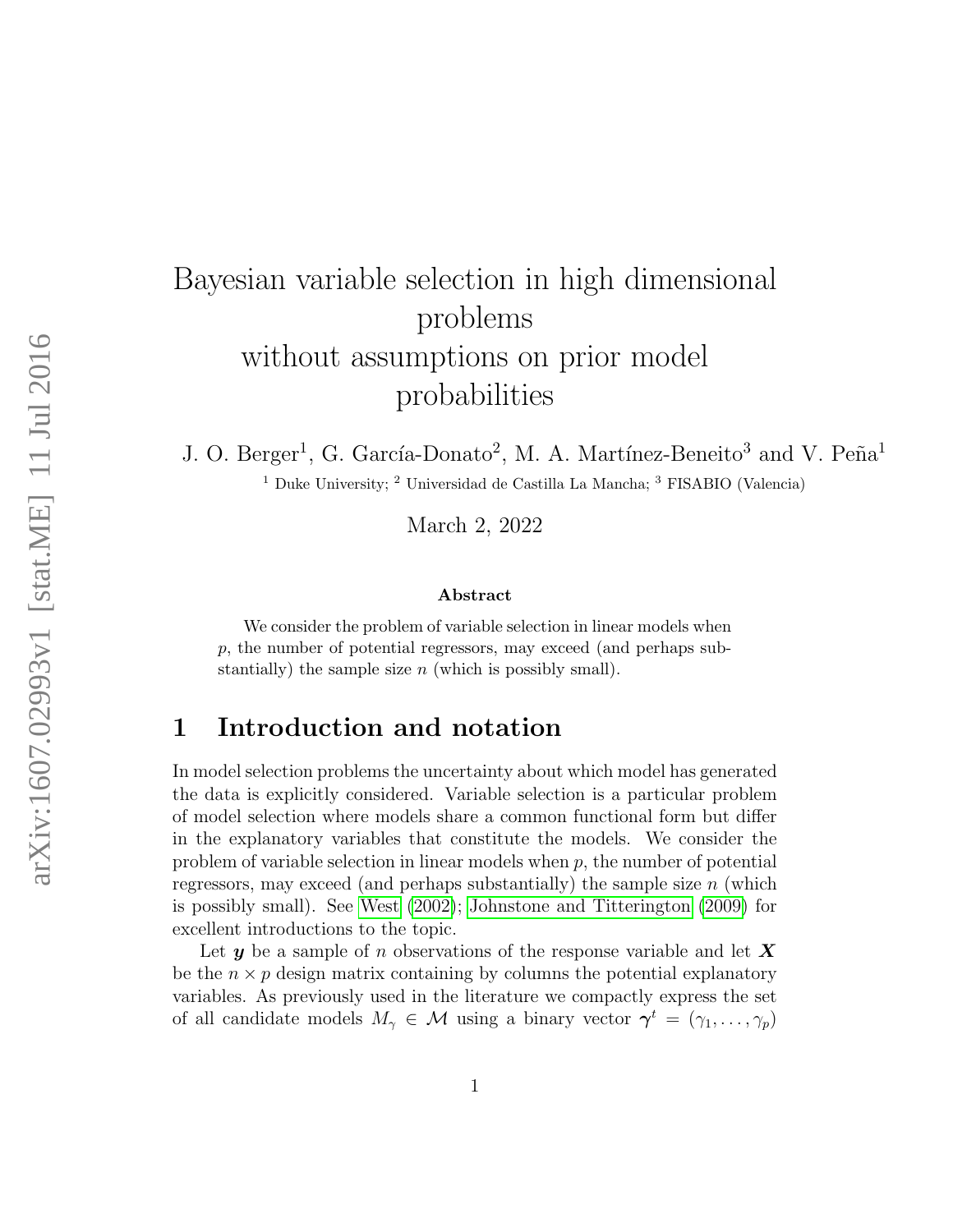where each  $\gamma_i$  is zero or one indicating whether the *i*-th covariate is included or not in  $M_{\gamma}$ . Hence  $\mathcal{M} = \{M_{\gamma} : \gamma \in \{0,1\}^p\}$  where

$$
M_{\gamma}: \ \mathbf{y} = \alpha \mathbf{1}_n + \mathbf{X}_{\gamma} \boldsymbol{\beta}_{\gamma} + \boldsymbol{\epsilon}, \ \ \boldsymbol{\epsilon} \sim N(\mathbf{0}, \sigma^2 \mathbf{I}_n),
$$

and  $\mathbf{X}_{\gamma}$  is the  $n \times k_{\gamma}$  sub-matrix of X with columns defined by the 1's in  $\gamma$  and with associated regression parameter  $\beta_{\gamma}$  of dimension  $k_{\gamma} = \sum_{i=1}^{p} \gamma_i$ . We assume that if  $n > k_{\gamma}$  then  $rank(1, X_{\gamma}) = k_{\gamma} + 1$  and if  $n \leq k_{\gamma}$  then  $rank(\mathbf{X}_{\gamma}) = n$ . Finally, denote  $\mathbf{V}_{\gamma}$  the  $\mathbf{X}_{\gamma}$  with the columns centered on their means (i.e.  $\boldsymbol{V}_{\gamma} = (\boldsymbol{I} - \boldsymbol{P}_n) \boldsymbol{X}_{\gamma}$  where  $\boldsymbol{P}_n = \boldsymbol{1}_n \boldsymbol{1}_n^t/n$  is the orthogonal projection onto the vector space defined by the intercept).

We denote  $M_0$  the null model  $(\gamma = 0)$  that has  $k_0 = 1$  regressors (just the intercept). The problem with the null model containing no regressors  $(k_0 = 0)$  is very similar and will be considered throughout the paper. In this case, it is assumed that if  $n \geq k_{\gamma}$  then  $rank(\mathbf{X}_{\gamma}) = k_{\gamma}$  and if  $n < k_{\gamma}$ then  $rank(\mathbf{X}_{\gamma}) = n$ . Further  $\mathbf{V}_{\gamma} = \mathbf{X}_{\gamma}$ . In order to not duplicate all the formulas, at the price of abusing slightly notation, in what follows it should be understood that the parameter  $\alpha$  does not exist when  $k_0 = 0$ .

The formal Bayesian answer to the model selection problem is based on the posterior distribution over the model space

$$
f(\boldsymbol{\gamma}\mid \boldsymbol{y})\propto B_{\gamma}\,f(\boldsymbol{\gamma})
$$

where  $f(\gamma)$  is the prior probability of  $M_{\gamma}$  and  $B_{\gamma}$  is the Bayes factor (see ) of  $M_{\gamma}$  to a fixed model here taken as  $M_0$ .

 $B_{\gamma}$  is the ratio between the integrated likelihoods  $m_{\gamma}(\mathbf{y})/m_0(\mathbf{y})$  where

$$
m_{\gamma}(\bm{y}) = \int M_{\gamma}(\bm{y} \mid \bm{\beta}_{\gamma}, \alpha, \sigma) \pi_{\gamma}(\bm{\beta}_{\gamma}, \alpha, \sigma) d\bm{\beta}_{\gamma} d\alpha d\sigma
$$

and  $\pi_{\gamma}$  is the prior distribution, a quite delicate aspect of the Bayesian approach.

Most of the popular model selection priors in this context, like g-priors, Zellner-Siow priors, the hyper-g priors, etc, share a similar functional form. This family of priors, that we call "conventional" priors, have been deeply studied by [\(Bayarri et al., 2012\)](#page-16-0) showing that they have many appealing theoretical properties. In this paper we propose an extension of the conventional priors that covers the situation with more possible regressors than data points and that has the original conventional priors as particular case. We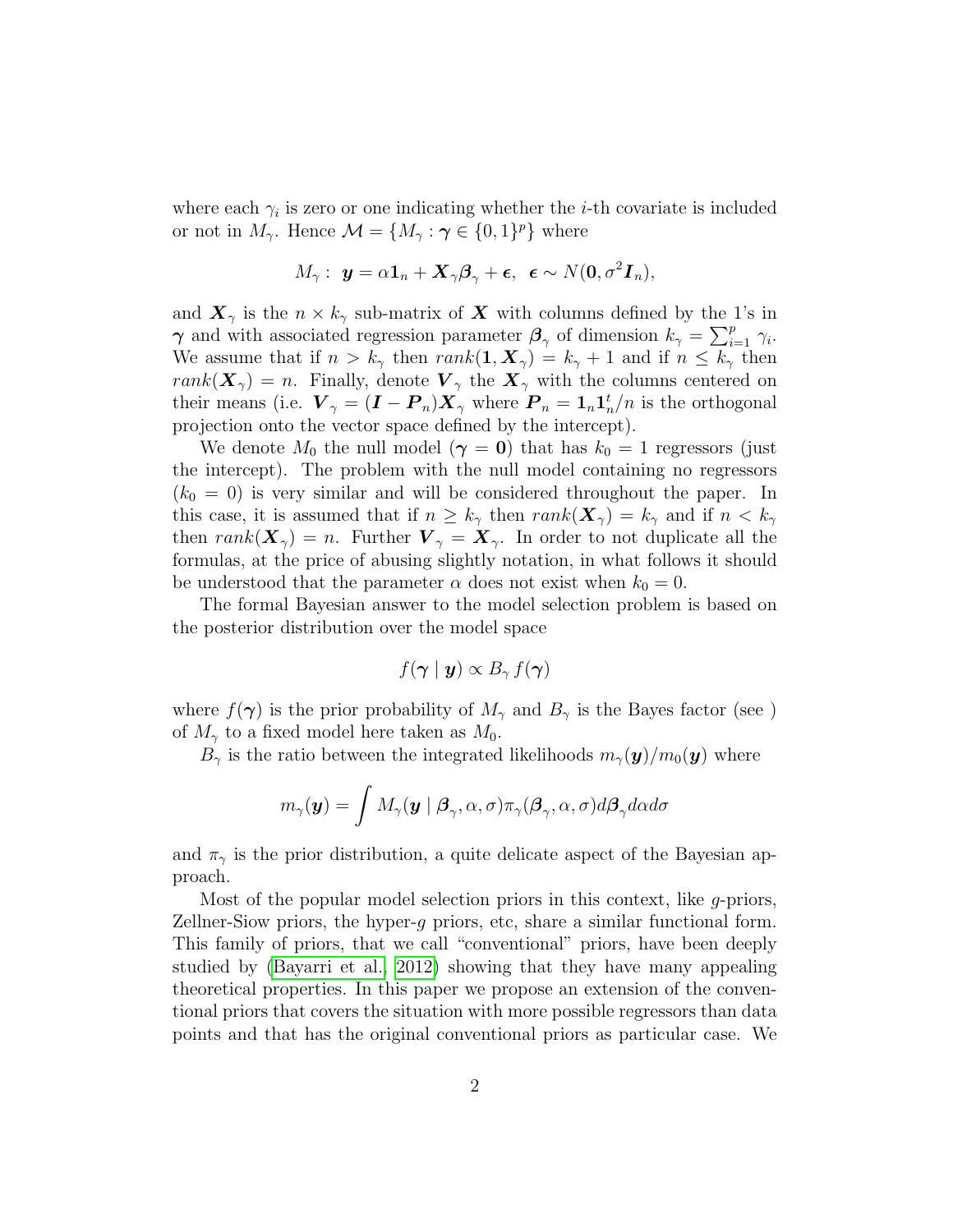call this priors regularized conventional priors. Our extension has important connections with other proposals in the literature like... We introduce the main motivating ideas in Section [2.](#page-2-0)

The rest of the paper is organized as follows.

#### <span id="page-2-0"></span>2 Conventional priors and motivating ideas

In this work, we adopt the term "conventional" (used by [Berger and Pericchi,](#page-16-1) [2001\)](#page-16-1) to refer to a big family of priors that are extremely popular in the literature. In the standard scenario with more data points than possible regressors  $(n \geq p+k_0)$ , these are of the form  $\pi_\gamma(\mathcal{B}_{\gamma}, \alpha, \sigma) = \sigma^{-1}\pi_\gamma(\mathcal{B}_{\gamma} | \alpha, \sigma)$ , with the conditional distribution being an elliptical density of the type

$$
\pi_{\gamma}(\boldsymbol{\beta}_{\gamma} \mid \alpha, \sigma) = \int_{0}^{\infty} N_{k_{\gamma}}(\boldsymbol{\beta}_{\gamma} \mid \mathbf{0}, t\mathbf{S}_{\gamma}) p_{n}(t) dt, \qquad (1)
$$

where  $S_{\gamma} = \sigma^2 [\boldsymbol{V}_{\gamma}^t \boldsymbol{V}_{\gamma}]^{-1}$  is the sampling variance matrix of the maximum likelihood estimator of  $\beta_{\gamma}$  and  $p_n(t)$  is a proper density that acts as a mixing density. The role of this matrix in  $S_{\gamma}$  has been traditionally justified as giving sense to using the same improper prior distribution for common parameters  $\pi(\alpha, \sigma) = \sigma^{-1}$  because this way common parameters are orthogonal to model specific parameters  $\beta_{\gamma}$  (in an information Fisher's sense). Never-the less, [Bayarri et al.](#page-16-0) [\(2012\)](#page-16-0) have shown that, in fact, using  $\pi(\alpha, \sigma) = \sigma^{-1}$ can be formally justified with invariance and predictive matching argument and that orthogonality does not play any role. They have also shown that the use of  $P_n$  in the definition of the prior scale is related with null predictive matching, providing a characterization of conventional priors. Interestingly, this criterion have important implications in this study as we will see.

Conventional priors is a big family of priors that contains, through a particular choice of  $p_n$ , very popular priors like the Zellner-Siow priors [\(Zellner](#page-17-2) [and Siow, 1984\)](#page-17-2), the g-priors [\(Zellner, 1986;](#page-17-3) Fernández et al., 2001), the hyper-g priors [\(Liang et al., 2008\)](#page-17-4) or the robust priors [\(Bayarri et al., 2012\)](#page-16-0) just to mention some. Recently, [Bayarri et al.](#page-16-0) [\(2012\)](#page-16-0) have shown that conventional priors have optimal properties in the sense that they satisfy several formal criteria. In particular, [Bayarri et al.](#page-16-0) [\(2012\)](#page-16-0) showed that, irrespectively of  $p_n$ , conventional priors are measurement and group invariant and exact, dimensional and null predictive matching.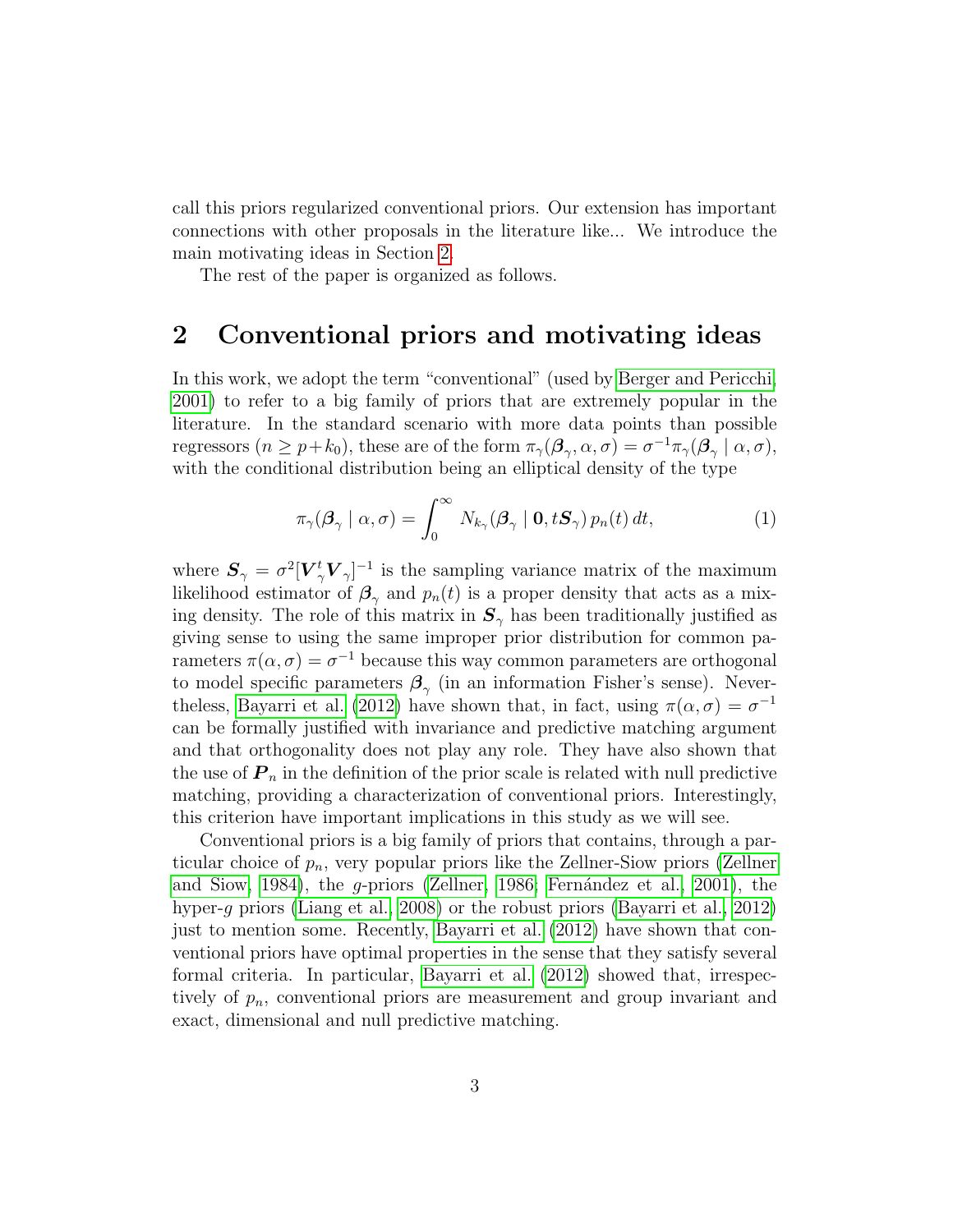It is also very convenient that conventional priors lead to simple expression for the Bayes factors:

$$
B_{\gamma} = \int (1 + t Q_{\gamma})^{-(n-k_0)/2} (1 + t)^{(n-k_{\gamma} - k_0)/2} p_n(t) dt, \qquad (2)
$$

where  $Q_{\gamma} = SSE_{\gamma}/SSE_0$  is the ratio of sums of squared errors of  $M_{\gamma}$  to M0. One appealing characteristic of the Robust prior proposed in [Bayarri](#page-16-0) [et al.](#page-16-0) [\(2012\)](#page-16-0) is that the above integral can be expressed in closed form using a Hypergeometric function. An alternative formula for the Bayes factor is

$$
B_{\gamma} = \int (1 + tn \, Q_{\gamma})^{-(n-k_0)/2} (1 + tn)^{(n-k_{\gamma}-k_0)/2} \, p_n^{\star}(t) \, dt,\tag{3}
$$

where  $p_n^*(t) = p_n(tn)n$ .

As a direct consequence of next result, the matrix  $S_{\gamma}$  is defined only when  $n \geq k_{\gamma} + k_0.$ 

<span id="page-3-0"></span>**Result 1.** The rank of the  $n \times k_{\gamma}$  matrix  $\mathbf{V}_{\gamma}$  is  $n - k_0$  if  $n \leq k_{\gamma} + k_0$  and  $k_{\gamma}$ if  $n \geq k_{\gamma} + k_0$ .

*Proof.* The case with  $k_0 = 0$  is a straight consequence of the assumptions about the rank of  $\mathbf{X}_{\gamma}$ . Show the case  $k_0 = 1$  $\Box$ 

The implication is that, when  $n < p + k_0$ , conventional priors are not defined for all competing models since models  $M_{\gamma}$  with  $k_{\gamma} + k_0 > n$  would have an undefined prior scale matrix. Models in the model space can then be catalogued as "regular" (when  $k_{\gamma} + k_0 < n$ ), "saturated" (when  $k_{\gamma} + k_0 = n$ ) and "singular" (when  $k_{\gamma} + k_0 > n$ ).

In part because of the problem described above, the development of Bayesian methods when  $\mathcal M$  contains singular models have been inspired by other sources of motivations different from the conventional tradition. Among these approaches highlight those based on regularization methods like Lasso (least absolute shrinkage and selection operator) introduced by [Tibshirani](#page-17-5) [\(1996\)](#page-17-5) and their Bayesian counterparts (see eg. [Park and Casella,](#page-17-6) [2008\)](#page-17-6) of using a Laplace prior. The most appealing feature of Lasso is sparsity, meaning that when used over the full model ( $\gamma = 1$ ) the estimation of certain regression parameters would be exactly zero. Hence, undoubtedly Lasso induces a type of variable selection but is not a formal model selection procedure since the most complex model is implicitly assumed as the true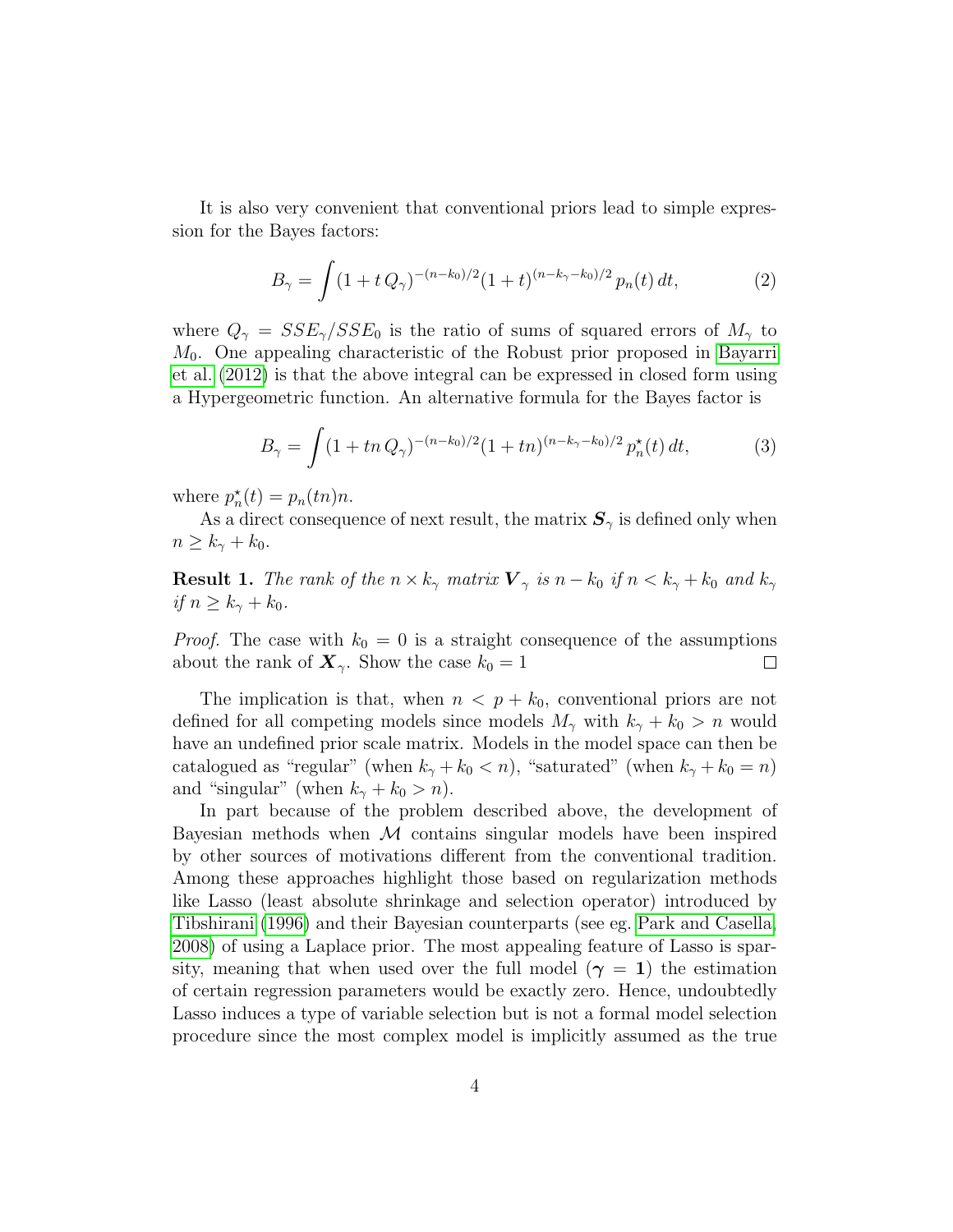model (there is no model uncertainty considered). In practical terms, the immediate consequence is that there is no a way of measuring the uncertainty regarding the model selection exercise. That limitation has been noticed by [Hans](#page-16-3) [\(2010\)](#page-16-3); [Lykou and Ntzoufras](#page-17-7) [\(2013\)](#page-17-7) who have embedded the Lasso approach into the formal framework of model selection adopting a multivariate Laplace prior for the specific regression parameters of each entertained model. Despite its undoubtedly value and interest, the only justification of these priors is their connection with the Lasso methodology and to the best of our knowledge there have not been proved any optimal property for these priors. The most distinctive feature of these priors with respect to the conventional priors is not the form of the prior itself (eg. the Laplace density can be defined as a mixture of a normal distribution) but the independency assumed among the regression parameters. This allows for a proper density but, as acknowledged by [Lykou and Ntzoufras](#page-17-7) [\(2013\)](#page-17-7), the Bayesian Lasso "does not account for the structure of the covariates".

A compromise between considering the structure of covariates within a formal model selection problem are the ridge-inspired procedures by [Gupta](#page-16-4) [and Ibrahim](#page-16-4) [\(2007\)](#page-16-4) and [Baragatti and Pommeret](#page-15-0) [\(2012\)](#page-15-0). These authors have incorporated dependence among the regression coefficients using an extension of the g-prior that circumvents the singularity of the conventional scale matrix through the introduction of a ridge parameter  $\lambda$ . In particular, they propose using the scale matrix  $\sigma^2 [\bm{V}_\gamma^t \bm{V}_\gamma + \lambda \bm{I}]^{-1}$  (normally after a transformation of the covariates so that they have unitary scale). A drawback in this setting is the specification of the ridge parameter which in principle may have a strong impact on results. Also is that the priors used for the regular models are not conventional priors and do not share the optimal properties of the conventional priors.

Another more sophisticated and also interesting extension of conventional priors is [Maruyama and George](#page-17-8) [\(2012\)](#page-17-8) that handles the case where  $n \leq p$ through a singular value decomposition of  $\mathbf{X}_{\gamma}$ . (for our records: this is not really an extension as it does not have the  $g$  as a particular case hence the optimal properties are not inherited. For instance, is their prior invariant under changes in the units?).

In Section [3](#page-5-0) we define a generalization of conventional priors that we call regularized conventional priors. These are proper priors and are based on using, for the conditional scale for  $\beta_{\gamma}$  a non-singular generalized inverse matrix of  $\overline{V}^t_{\gamma}V_{\gamma}$ . Obviously, such matrices equal the inverse of  $\overline{V}^t_{\gamma}V_{\gamma}$  for regular models, justifying that our proposal generalizes the conventional priors. The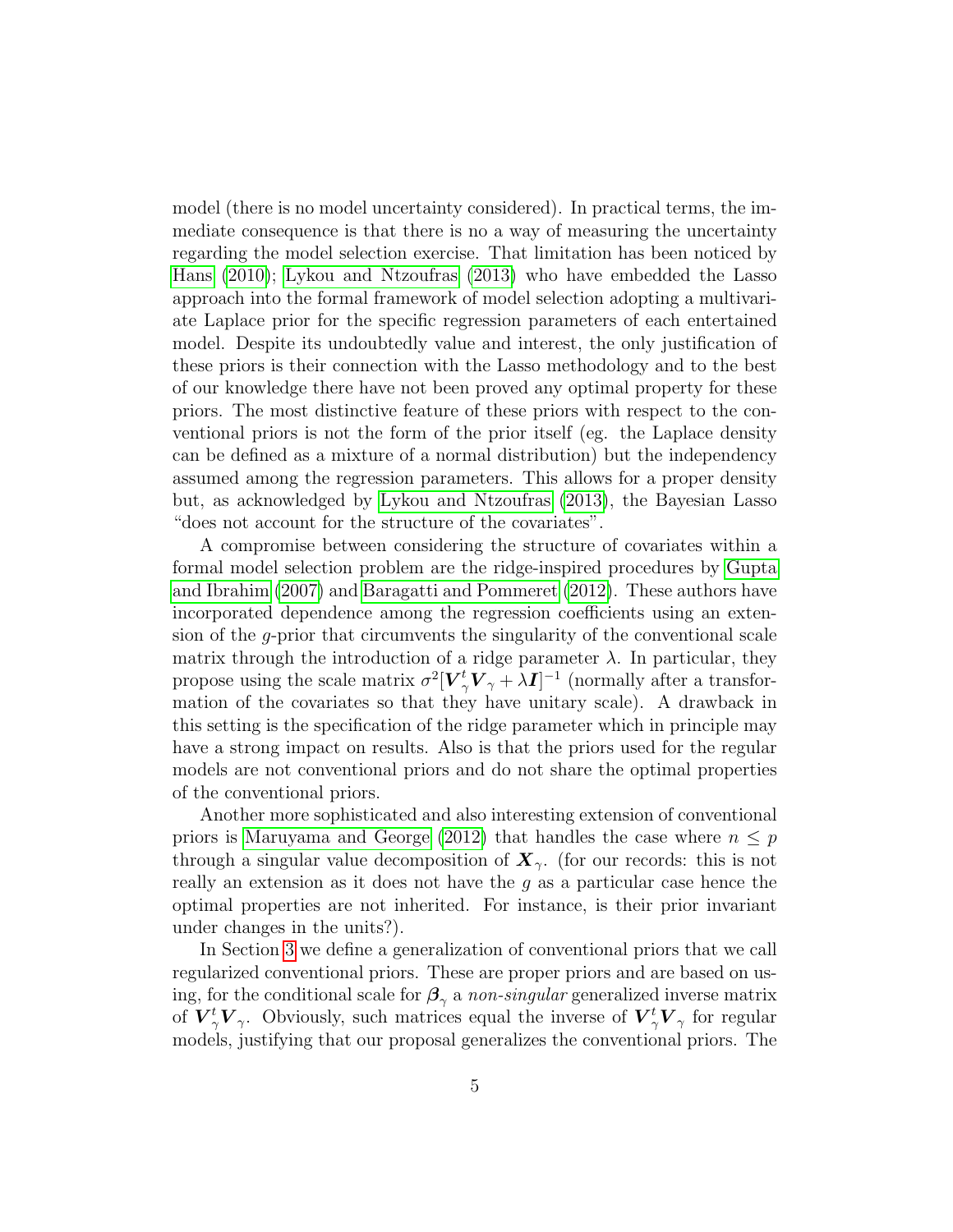form of the scale matrix has connections with the ridge-based approaches by [Gupta and Ibrahim](#page-16-4) [\(2007\)](#page-16-4) and [Baragatti and Pommeret](#page-15-0) [\(2012\)](#page-15-0). For singular models, regularized conventional priors are not univocally defined, but within a model, the posterior distribution of any estimable function is unique. This paper is about model selection and we will show a surprising result that, for singular models, the associated Bayes factor is one. As we will see this can be viewed as an extension of the null predictive matching criterion and is also congruent with full rank factorizations of the problem. The impossibility of distinction between singular models  $M_{\gamma}$  is also implicitly present in other methodologies like lasso, where the result can never be one of such models (Rosset and Zhu, 2007 copy reference at the end!).

Work more on this paragraph: states the important conclusion that then, what remains is nothing more than a multiple testing problem. When  $p$  is much larger than  $n$  there are a huge number of regular models that what arises is a multiple testing problem and a control for multiplicity is called for. The discussion and arguments in [Scott and Berger](#page-17-9) [\(2006\)](#page-17-9) points out that the proper Bayesian way of handling multiplicity issues is through the prior distribution over the model space. We adopt here their recommendation of using the prior

<span id="page-5-1"></span>
$$
P(M_{\gamma}) = 1/(p+1) \binom{p}{k_{\gamma}}.
$$
\n(4)

which penalizes models in dimensions containing a large number models, where it is precisely more likely to appear more 'false signals'.

The rest of the paper is organized as follows.

### <span id="page-5-0"></span>3 Regularized conventional priors

The non-singularity of the scale matrix in the ridge-based proposals by [Gupta](#page-16-4) [and Ibrahim](#page-16-4) [\(2007\)](#page-16-4) and [Baragatti and Pommeret](#page-15-0) [\(2012\)](#page-15-0) is due to the addition of the diagonal dominant matrix  $\lambda I$  which intuitively results in a substantial modification of the original scale matrix. This modification seems unneeded for regular models where  $S_{\gamma}$  is non-singular and here we study alternative ways to define the scale matrix.

In the following definition  $\mathcal{R}(\cdot)$  denotes the sub-space spanned by the rows of the matrix in the argument.

**Definition 1.** For  $M_{\gamma}$ , with parameters  $(\alpha, \beta_{\gamma}, \sigma^2)$  the regularized conven-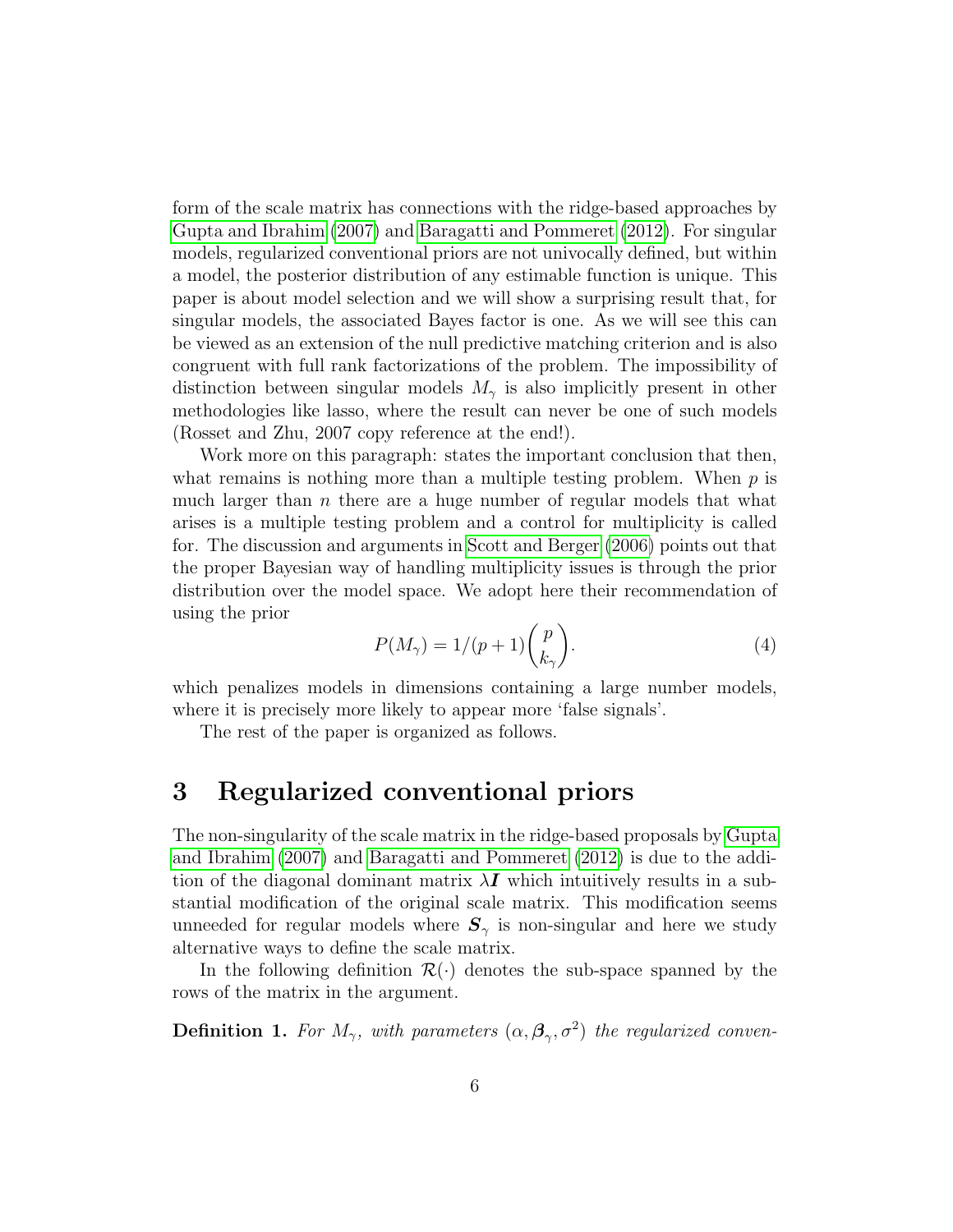tional prior for  $\beta_{\gamma} \mid \alpha, \sigma^2$  is any proper prior of the form

<span id="page-6-0"></span>
$$
\pi_{\gamma}(\boldsymbol{\beta}_{\gamma} \mid \alpha, \sigma) = \int_{0}^{\infty} N_{k_{\gamma}}(\boldsymbol{\beta}_{\gamma} \mid \mathbf{0}, t\mathbf{S}_{\gamma}^{\star}) p_{n}(t) dt, \qquad (5)
$$

where  $p_n(t)$  is a mixing density;  $S^{\star}_{\gamma} = \sigma^2 [\bm{V}_{\gamma}^t \bm{V}_{\gamma} + \bm{T}_{\gamma}]^{-1}$  and  $\bm{T}_{\gamma}$  any symmetric semi positive definite matrix such that  $\mathcal{R}(\boldsymbol{V}_{\gamma}^{t}\boldsymbol{V}_{\gamma}) \oplus \mathcal{R}(\boldsymbol{T}_{\gamma}) = \mathbb{R}^{k_{\gamma}}$ .

Note that these priors extend the conventional priors since for regular models,  $\mathcal{R}(V^t_{\gamma}V_{\gamma}) = \mathbb{R}^{k_{\gamma}}$  and by definition  $T_{\gamma}$  is the zero matrix. Further, for singular models these priors are proper and hence valid for model selection. Finally, note that these priors exist since we can always take as  $T_\gamma = \bm{C}^t_\gamma \bm{C}_\gamma$  where  $\bm{C}_\gamma : (k_\gamma - n + k_0) \times k_\gamma$  is of full rank and with rows that are independent of the rows of  $V_{\gamma}$ . These way, for singular models, the regularized conventional priors can be seen as conventional priors but with respect to the 'extended' design matrix

$$
\Big(\begin{array}{c}\boldsymbol{V}_\gamma\\ \boldsymbol{C}_\gamma\end{array}\Big),
$$

on which the 'missed' values of the covariates  $(k_{\gamma} - n + k_0)$  cases up to completing the  $k_{\gamma}$  are replaced by the imputed values in  $\mathbf{C}_{\gamma}$ .

Of course, the regularized conventional priors depend on  $T_{\gamma}$  (or on the imputed values  $C_{\gamma}$ , nevertheless the dependence happens in a way that the corresponding prior does not influence the likelihood. The reason why this is the case is contained in the following important result.

**Result 2.** Let  $T_{\gamma}$  a matrix defined as in [5,](#page-6-0) then the regular matrix  $[\boldsymbol{V}_{\gamma}^t \boldsymbol{V}_{\gamma} + \boldsymbol{V}_{\gamma}]$  $\boldsymbol{T}_{\gamma}]^{-1}$  is a generalized inverse of  $\boldsymbol{V}_{\gamma}^{t}\boldsymbol{V}_{\gamma}.$ 

Proof. An immediate consequence of Theorem 18.2.5, page 421 (Harville, 1997) and the fact that  $[\boldsymbol{V}_{\gamma}^t \boldsymbol{V}_{\gamma} + \boldsymbol{T}_{\gamma}]^{-1}$  is a generalized inverse (because it is an inverse) of  $[\boldsymbol{V}_{\gamma}^t \boldsymbol{V}_{\gamma} + \boldsymbol{T}_{\gamma}].$  $\Box$ 

The above result justifies a very appealing interpretation of regularized conventional priors since the (not defined for all models) matrix  $(\boldsymbol{V}^t_{\gamma} \boldsymbol{V}_{\gamma})^{-1}$ is replaced by a *regular* generalized inverse  $(\boldsymbol{V}^t_{\gamma} \boldsymbol{V}_{\gamma})$ <sup>-</sup>. Said other way, we can keep the desired scale (that based on  $(\overline{V}^t_{\gamma} \overline{V}_{\gamma})$ ) but still using a regular matrix, hence defining a valid model selection prior.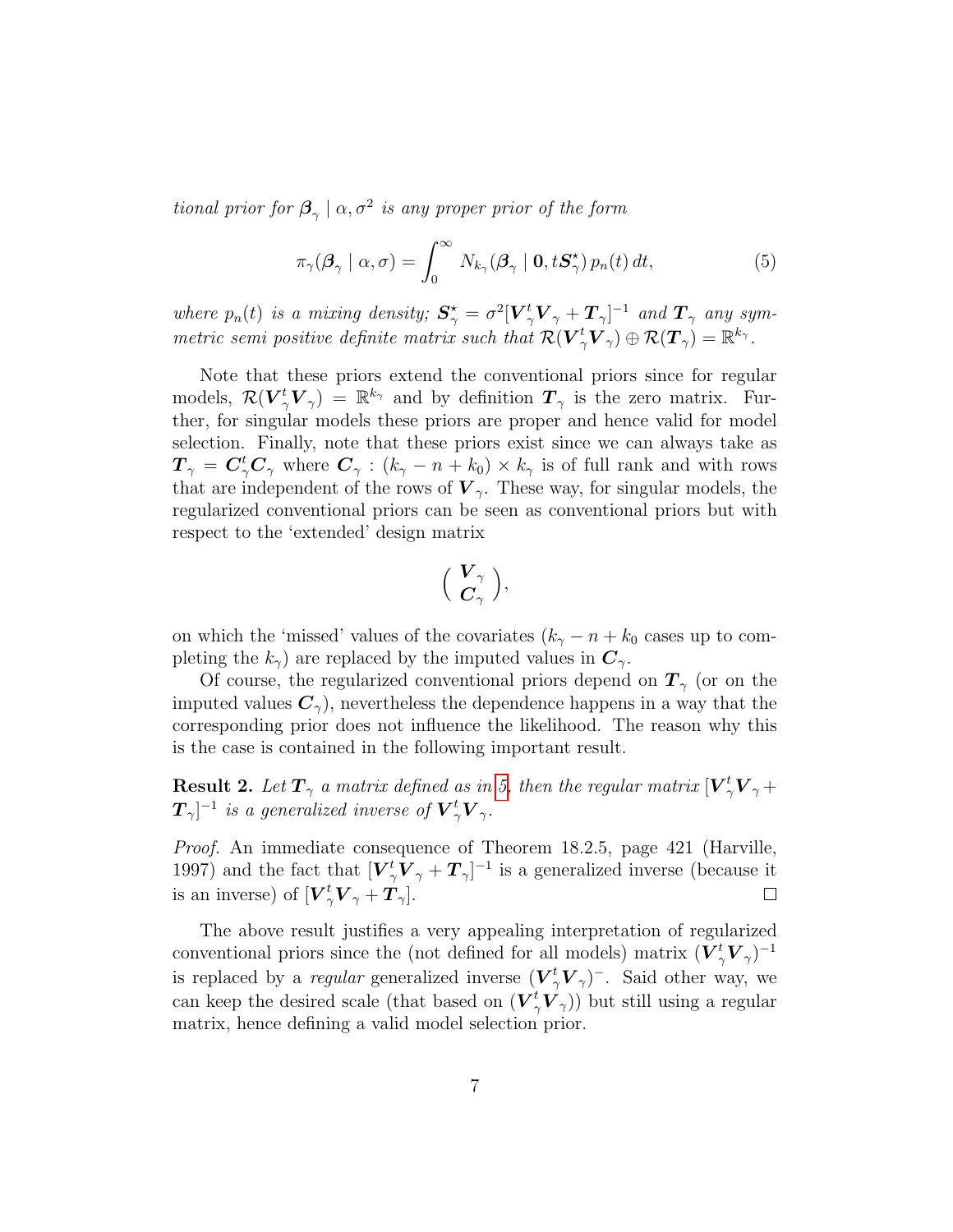Nevertheless, the regularized conventional priors are not unique (as there are many different ways of defining the matrix  $T_{\gamma}$ ). Nevertheless a crucial property of these priors is invariance under such choice when estimating, given a model, a parameter univocally informed by the data (what are usually called estimable functions, see Harville 19??). We take this as evidence that regularized conventional priors are sensible priors and hence satisfy the principle in Berger and Pericchi (2001) about model selection priors.

**Result 3.** Let  $M_{\gamma}$  be any singular model and let  $\theta$  be an estimable function, then the posterior distribution of  $\theta$  given that  $M_{\gamma}$  is the true does not depend on the choice of the matrix  $\mathbf{T}_{\gamma}$ .

*Proof.* (Removing the subindex  $\gamma$  for simplicity) First show that

$$
\boldsymbol{\beta}_{|}\alpha,\sigma,t,\boldsymbol{y}\sim N_k(\boldsymbol{m},\boldsymbol{\Sigma})
$$

where

$$
\boldsymbol{m} = [\boldsymbol{V}^t \boldsymbol{V} (1+t^{-1}) + \boldsymbol{T} t^{-1}]^{-1} \boldsymbol{V}^t \boldsymbol{y}
$$

and

$$
\Sigma = \sigma^2 [\bm{V}^t \bm{V} (1 + t^{-1}) + \bm{T} t^{-1}]^{-1}.
$$

Secondly show that  $[\mathbf{V}^t \mathbf{V}(1 + t^{-1}) + \mathbf{T}t^{-1}]^{-1}$  is a generalized inverse of  $V^t V(1+t^{-1})$ . It is well known that the matrix product  $V[V^t V(1+t^{-1})]$ <sup>-</sup> $V^t$ does not depend on the generalized inverse implying that in our case

$$
\boldsymbol{H} = \boldsymbol{V}[\boldsymbol{V}^t\boldsymbol{V}(1+t^{-1}) + \boldsymbol{T}t^{-1}]^{-1}\boldsymbol{V}^t
$$

particularly does not depend on  $T$ .

Finally, notice that estimable functions are of the type  $\theta = t^t V$  where t is any vector of conformably dimension with posterior distribution

$$
\boldsymbol{\theta}_{|} \alpha, \sigma, t, \boldsymbol{y} \sim N_k(\boldsymbol{t}^t \boldsymbol{H} \boldsymbol{y}, \boldsymbol{t}^t \boldsymbol{H} \boldsymbol{t}),
$$

which is independent on  $T$ .

(Perhaps show that the lasso and ridge-based approaches depends on several choices?)

Our aim was on model selection. In the next result we show that the resulting Bayes factors of any singular model to the null is one.

 $\Box$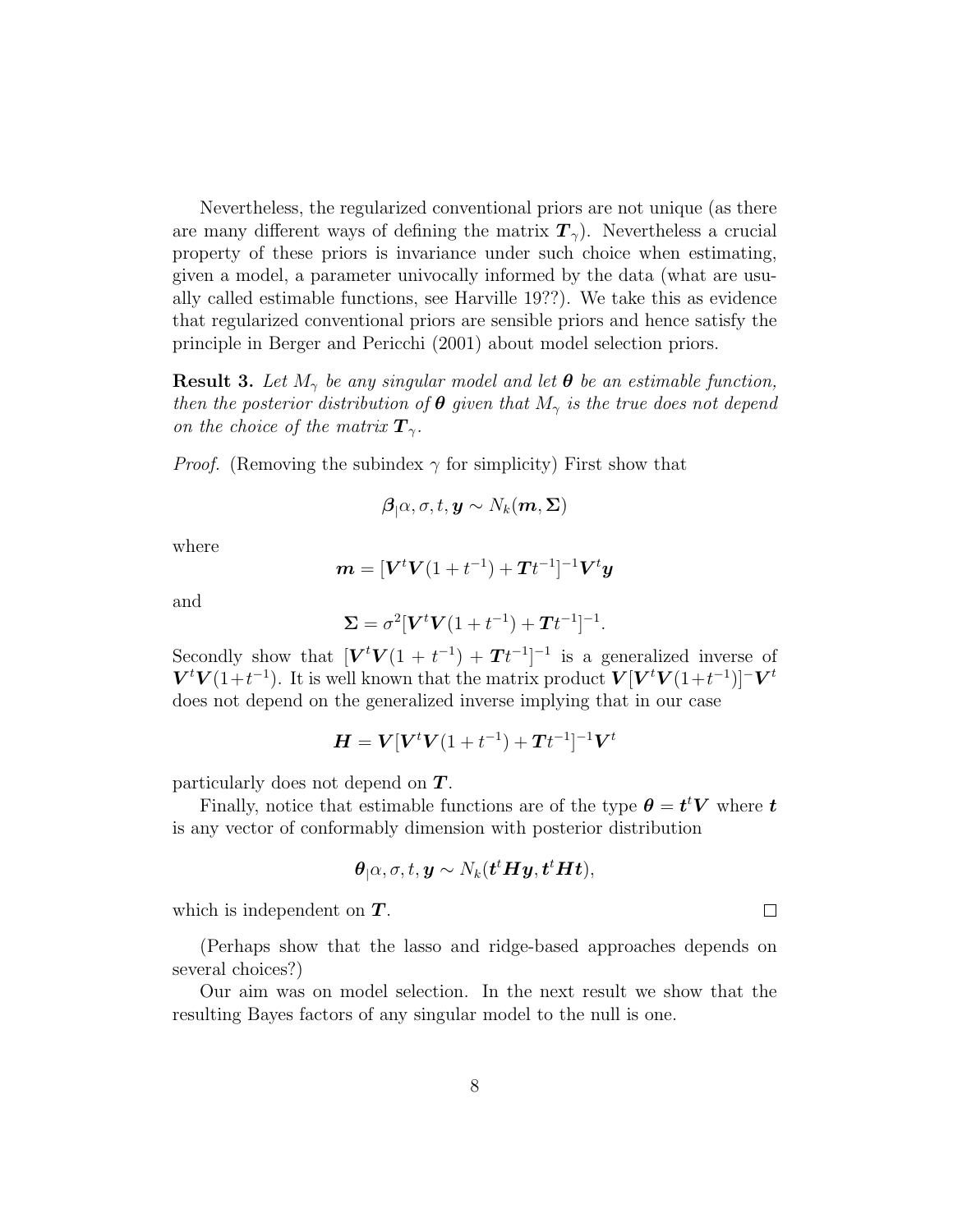**Result 4.** Let  $M_{\gamma}$  be a singular model, then  $B_{\gamma} = 1$  independently of the choice of  $\mathbf{T}_{\gamma}$  and of  $p_n$ .

*Proof.* (Removing the subindex  $\gamma$  for simplicity) According to Result [1,](#page-3-0) if M is singular then  $rank(V) = n - k_0$  and this matrix admits a full rank factorization of the type  $\mathbf{V} = \mathbf{LR}$  where  $\mathbf{L}: n \times (n-k_0)$  and  $\mathbf{R}: (n-k_0) \times k$ are of full rank. Now in computing the integral  $m_{\gamma}(\mathbf{y})$  apply the change of variables  $\beta_R = R\beta$  and  $\beta_C = C\beta$ , (here  $C : (k - n + k_0) \times k$  is of full rank such that  $T = C<sup>t</sup>C$  to show that

$$
m_{\gamma}(\boldsymbol{y})=m_0(\boldsymbol{y})\det(\boldsymbol{L}^t(\boldsymbol{I}-\boldsymbol{P}_n)\boldsymbol{L})^{-1/2}\det(\boldsymbol{V}^t\boldsymbol{V}+\boldsymbol{T})^{1/2}\det\Bigl(\begin{array}{c}\boldsymbol{R}\\ \boldsymbol{C}\end{array}\Bigr)^{-1},
$$

(mainly due to the null predictive matching property of conventional priors). Now show that the factor to the right of  $m_0(\mathbf{y})$  above is 1.  $\Box$ 

#### 4 Unitary Bayes factors

The main consequence of adopting the regularized conventional priors in a variable selection problem containing singular models is that for singular models  $B_{\gamma} = 1$  and for regular models  $B_{\gamma}$  is a standard conventional Bayes factor..

There are a number of independent arguments that also support unitary Bayes factors for singular models.

Null predictive matching This is one of the criteria proposed by [Bayarri](#page-16-0) [et al.](#page-16-0) [\(2012\)](#page-16-0) to construct sensible objective prior distributions and reflects the idea -starting with [Jeffreys](#page-16-5) [\(1961\)](#page-16-5)- that data of minimal size for a given model should not allow one to distinguish between that model and the null. In the regular case this implies that, when  $n = k_{\gamma} + k_0$  (for saturated models) the Bayes factor of  $M_{\gamma}$  to the null must be one. Interestingly, as highlighted by [Bayarri et al.](#page-16-0) [\(2012\)](#page-16-0), null predictive matching provides a characterization for the scale  $S_{\gamma}$  since no other matrix (or a multiple) can achieve this predictive matching. This was taken by [Bayarri et al.](#page-16-0) [\(2012\)](#page-16-0) as positive evidence in favour of conventional priors (the ridge-based proposals do not have this property).

The situation with  $n < k_{\gamma} + k_0$  is an extreme case of data of minimal size (more parameters than observations was explicitly mentioned by [Jeffreys](#page-16-5)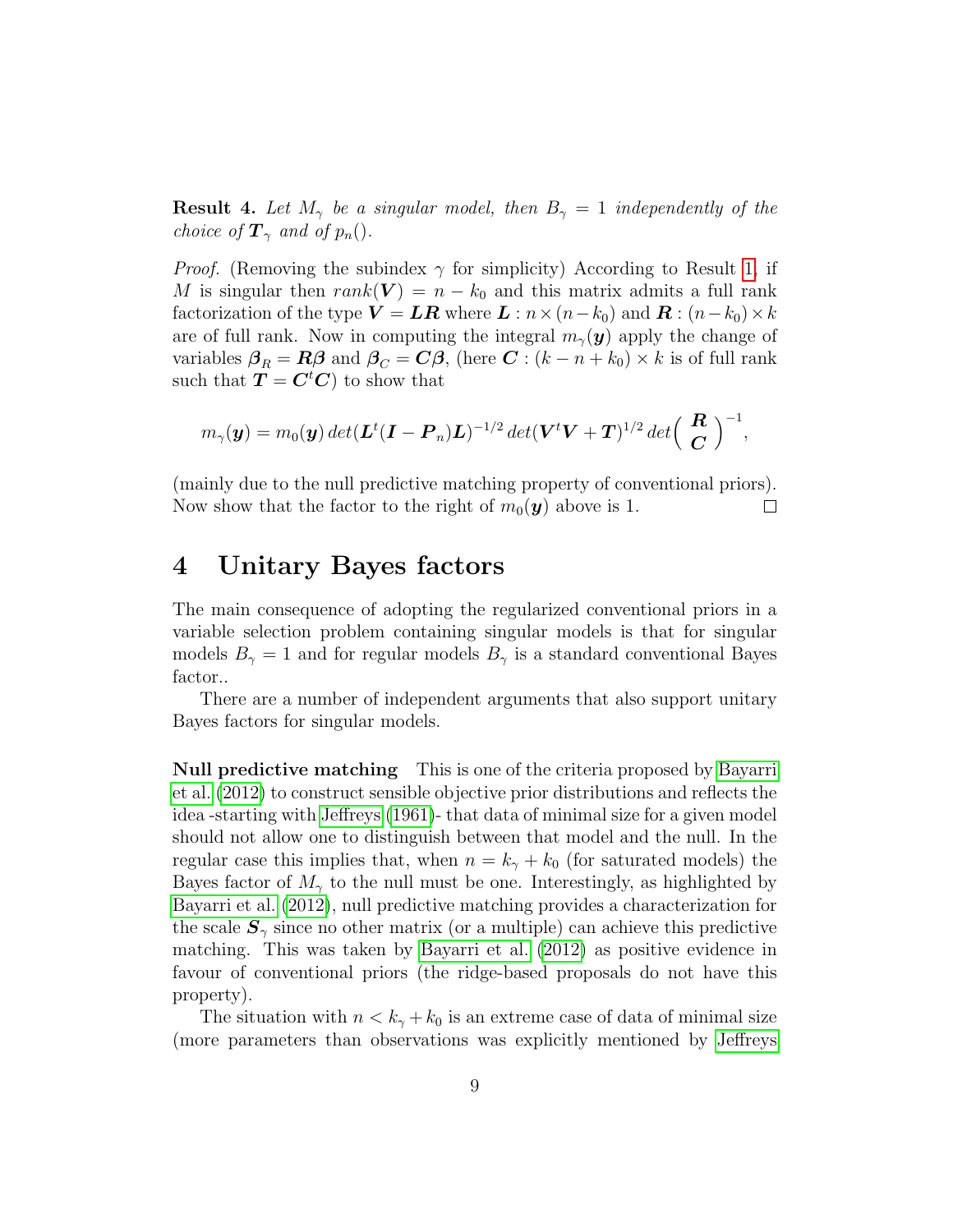[\(1961\)](#page-16-5): check!) in the sense that like in the saturated case there is only enough data as to estimate estimable functions in  $M_{\gamma}$  but not to distinguish it from then null.

Reparameterization Consider first the following result:

**Result 5.** Any singular model  $M_{\gamma}$  admits a reparameterization as a saturated model  $M_{\gamma}^{\star}$  (ie with  $k_{\gamma}^{\star} = n - k_0$ ).

*Proof.* (Revise to contain the case  $k_0 = 0$ ) Without loss of generality any model  $M_{\gamma}$  can be reparameterized as

$$
M_{\gamma}: \ \mathbf{y}=\alpha\mathbf{1}_n+\boldsymbol{V}_{\gamma}\boldsymbol{\beta}_{\gamma}+\boldsymbol{\epsilon},\ \ \boldsymbol{\epsilon}\sim N(\mathbf{0},\sigma^2\boldsymbol{I}_n),
$$

where  $V_{\gamma} = (\mathbf{I} - \mathbf{P}_0) \mathbf{X}_{\gamma}$ . According to Result [1,](#page-3-0) if  $M_{\gamma}$  is singular then  $rank(\mathbf{V}_{\gamma}) = n-1$  and this matrix admits a full rank factorization of the type  $\bm{V}_{\gamma} = \bm{L}_{\gamma} \bm{R}_{\gamma}$  where  $\bm{L}_{\gamma} : n \times (n-1)$  is of full column rank and  $\bm{R}_{\gamma} : (n-1) \times k_{\gamma}$ . Hence we can parameterize  $M_{\gamma}$  as

$$
M_{\gamma}^{\star}: \ \mathbf{y} = \alpha \mathbf{1}_n + \mathbf{L}_{\gamma} \boldsymbol{\beta}_{\gamma}^{\star} + \boldsymbol{\epsilon}, \ \ \boldsymbol{\epsilon} \sim N(\mathbf{0}, \sigma^2 \mathbf{I}_n), \tag{6}
$$

where  $\beta^*_{\gamma} = \mathbf{R}_{\gamma} \beta_{\gamma}$  is now  $n-1$ -dimensional. Show that  $M^*_{\gamma}$  can be constructed in a way that it is a saturated (original) model.  $\Box$ 

According to the result above, singular models  $M_{\gamma}$  have an equivalent representations as saturated models (which, recall have associated a conventional Bayes factor to the null of one). This coincidence does not depend on the arbitrary choice of the matrices  $\boldsymbol{L}$  and  $\boldsymbol{R}$  used to construct the reparameterization. Notice that, a prior distribution without the null predictive matching property (out of conventional family) would easily lead to a Bayes factor that depends on these matrices.

In what follows in this document we use the conventional Robust prior in [Bayarri et al.](#page-16-0) [\(2012\)](#page-16-0) because it is our preferred prior, but everything applies to the family of conventional priors.

#### 5 The posterior distribution when  $p >> n$

Up to here the conclusion is that there is no informative content (coming from the data) in singular models (of course this does not imply that they do not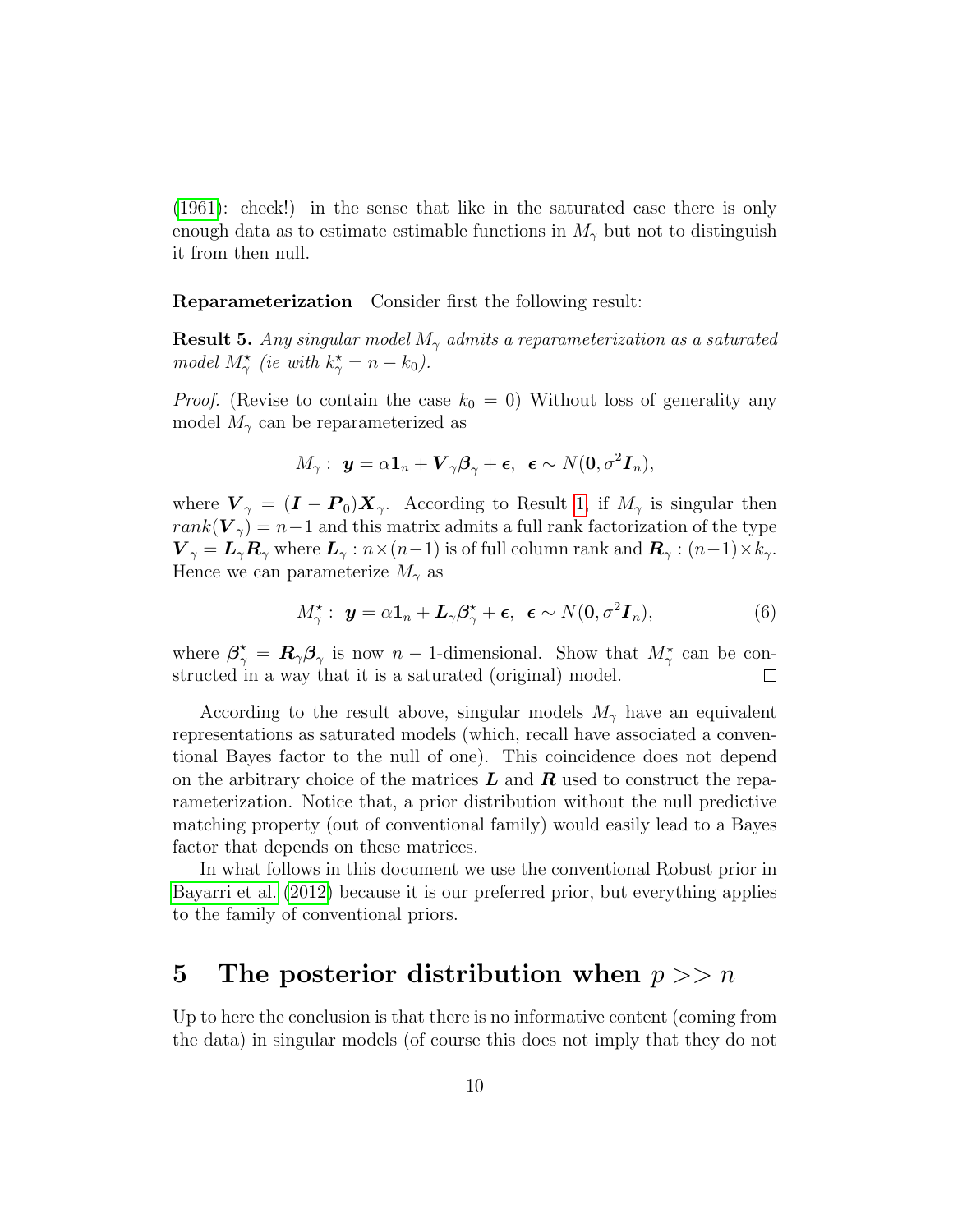| Dimension Type                   | Subsets of $\mathcal M$ |
|----------------------------------|-------------------------|
| $k_{\gamma} + k_0 < n$ Regular   | $\mathcal{M}^R$         |
| $k_{\gamma} + k_0 = n$ Saturated | $\mathcal{M}^S$         |
| $k_{\gamma} + k_0 > n$ Singular  | $\mathcal{M}^S$         |

<span id="page-10-0"></span>Table 1: Type of models

influence the posterior distribution). Since  $n$  is expected to be much bigger than  $n$ , this implies that there is only information in a very few number of models (in the example in Section [6](#page-11-0) with  $p = 8408$  and  $n = 41$  the proportion of regular models over the total number of models is of the order  $10^{-2000}$ ). The obvious and crucial question that arises is if we can learn something or not.

In what follows we denote  $\mathcal{M}^S$  the set of singular or saturated models (these share a unitary Bayes factor making it convenient to group in a common set) and denote  $\mathcal{M}^R$  the rest (formed by the regular models). See Table [1.](#page-10-0)

Application of Bayes' theorem leads that the posterior distribution can be expressed as a weighted average over the above defined subsets of  $\mathcal M$ weighted by their corresponding posterior probabilities that we denote (recall  $M<sup>T</sup>$  represents the true model)

$$
P^S = Pr(M^T \in \mathcal{M}^S \mid \mathbf{y})
$$

and  $(1 - P^S)$ . Notice that

$$
P^{S} = \frac{\sum_{M_{\gamma} \in \mathcal{M}^{S}} B_{\gamma} Pr(M_{\gamma})}{\sum_{M_{\gamma} \in \mathcal{M}^{S}} B_{\gamma} Pr(M_{\gamma}) + \sum_{M_{\gamma} \in \mathcal{M}^{R}} B_{\gamma} Pr(M_{\gamma})}
$$

then, and because of  $B_{\gamma} = 1$  for  $M_{\gamma} \in \mathcal{M}^{S}$ :

$$
P^{S} = \frac{Pr(\mathcal{M}^{S})}{Pr(\mathcal{M}^{S}) + Pr(\mathcal{M}^{R}) C(n, p)}
$$

where  $C(n, p)$  is the normalizing constant conditionally on  $M^T \in \mathcal{M}^R$ , that is,

$$
C(n,p) = \sum_{M_{\gamma} \in \mathcal{M}^R} B_{\gamma} Pr(M_{\gamma} \mid M^T \in \mathcal{M}^R).
$$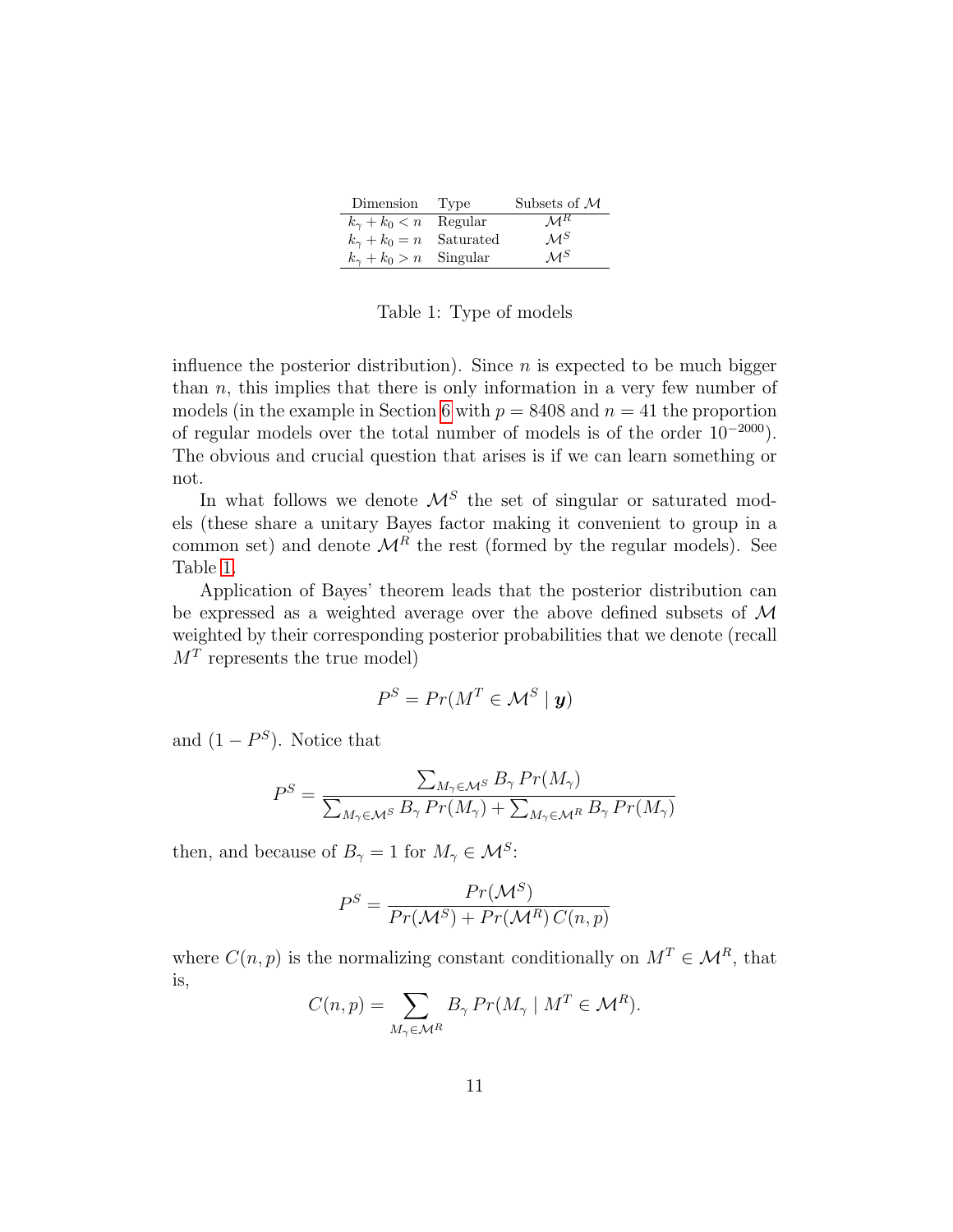For the particular case of the prior in  $(4)$ , notice that of the  $p + 1$  different dimensions,  $n - k_0$  correspond to  $\mathcal{M}^R$  and the rest,  $p - n + k_0 + 1$  belong to  $\mathcal{M}^S$  and then

$$
Pr(\mathcal{M}^S) = (p - n + k_0 + 1)/(p + 1),
$$

and hence

<span id="page-11-1"></span>
$$
P^{S} = \frac{p - n + k_{0} + 1}{p - n + k_{0} + 1 + (n - k_{0}) C(n, p)}.
$$
\n(7)

Now, any summary of the posterior distribution can be constructed as weighted averages. One popular of such are the inclusion probabilities. The posterior inclusion probability of  $x_i$  is

<span id="page-11-2"></span>
$$
q_i = Pr(x_i \in M^T | \mathbf{y}) = q_i^R (1 - P^S) + q_i^S P^S
$$
 (8)

where  $q_i^R$  denotes the inclusion probability conditional on  $M^T \in \mathcal{M}^R$  and identical notation for  $q_i^S$ . For the case of the prior in [\(4\)](#page-5-1) it can be seen that

$$
q_i^S = \frac{1}{2} \frac{p(p+1) - (n - k_0)(n - k_0 - 1)}{p(p - n + k_0 + 1)}
$$

that tends to  $1/2$  when p grows and n is either constant or grows at a rate  $n \approx p^a$ , for some  $0 < a < 1$  or  $n \approx \log(p)$  (here  $\approx$  means asymptotic equivalence). When *n* grows linearly with *p*, say  $n \approx f p$  for some  $0 < f < 1$ then  $q_i^S$  tends to  $(1 - f^2)/2$ .

Then, if  $p$  is large enough, the informative content in  $q_i$  depends on the magnitude of  $P^S$ .

## <span id="page-11-0"></span>6 The methodology in practice and an illustrative application

When  $M$  is very large (p is in the hundreds or more) it is quite difficult to figure out an algorithm that convincingly explores the model space. Neverthe less, for the problem here analyzed with  $n \ll p$ , we have argued that we know what happens in  $\mathcal{M}^S$ , a huge subset of the whole model space. The challenge is then how to manage that information to produce reliable results.

In the previous section we have seen that what is essentially needed is an estimation of  $P^S$  and  $q_i^R$ , and both quantities can be estimated with methods exploring efficiently  $\mathcal{M}^R$  (still a moderate to large model space). We put in practice the following scheme: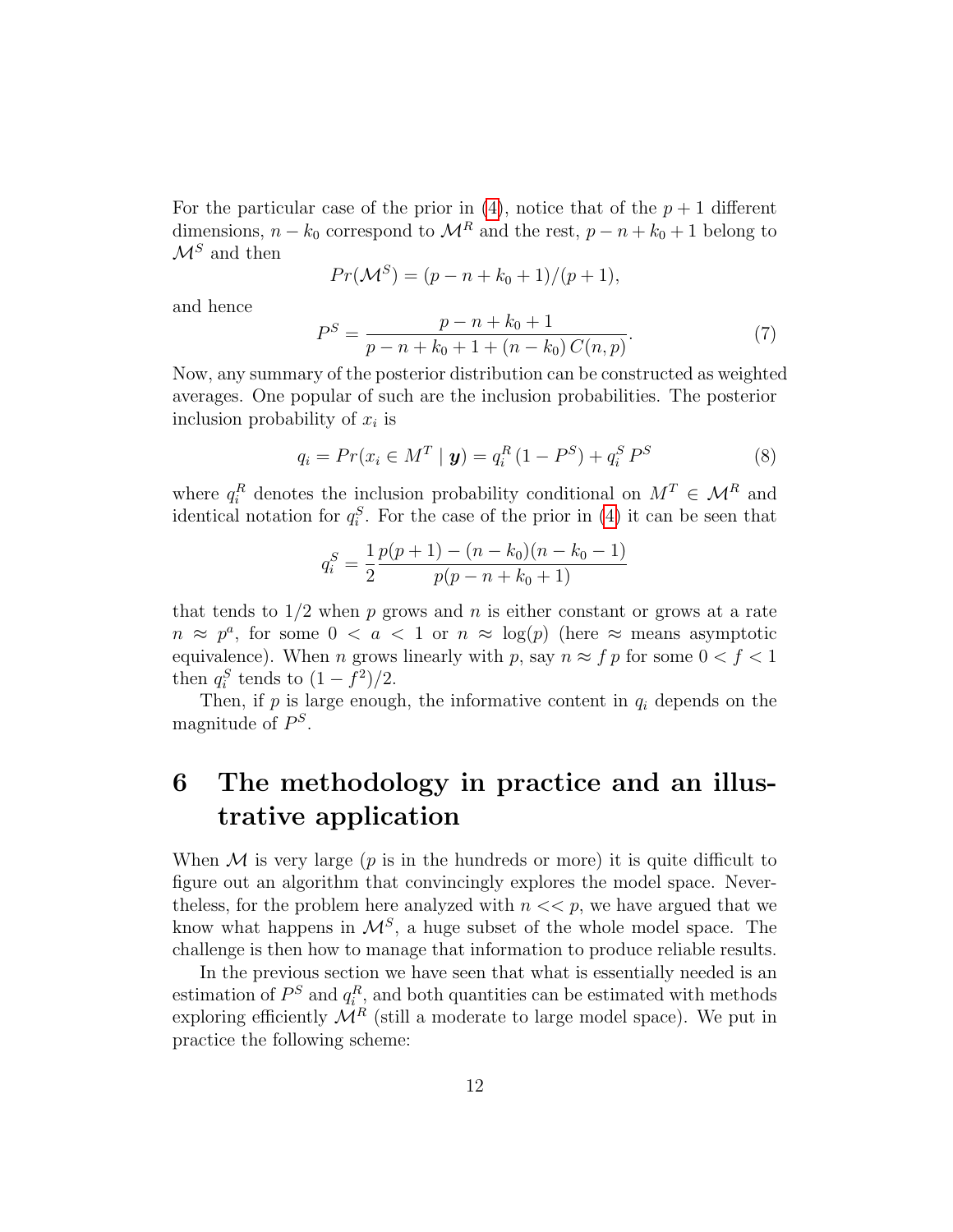- 1. Use the Gibbs sampling algorithm studied and recommended in [Garcia-](#page-16-6)[Donato and Martinez-Beneito](#page-16-6) [\(2013\)](#page-16-6) to obtain two samples of size N of the posterior distribution over  $\mathcal{M}^R$  (i.e.  $Pr(M_\gamma) \propto (4)$  $Pr(M_\gamma) \propto (4)$  if  $M_\gamma \in \mathcal{M}^R$ and zero otherwise).
- 2. Check that convergence has been achieved (discharge burnin samples if needed) and use eq.(35) in [George and McCulloch](#page-16-7) [\(1997\)](#page-16-7) to estimate the normalizing constant  $C(n, p)$  (August 15: despite notation, this  $C$  is not a normalizing constant). Use it, in combination with  $(7)$  to estimate  $P^S$ . At this point you know who wins.
- 3. Combine both samples to estimate  $q_i^R$  and use formula in [\(8\)](#page-11-2) and  $P^S$ to compute an estimate of  $q_i$ .

All steps above described can be done with a small  $p > n$  modification of the R package BayesVarSel by [Garcia-Donato and Forte](#page-16-8) [\(2012\)](#page-16-8) available upon requests from the authors.

We illustrate the methodology using the simulation study based on a real dataset in [Hans et al.](#page-16-9) [\(2007\)](#page-16-9). These data consist on a gene expression dataset from a survival study in brain cancer (add reference) with  $n$  patients and  $p = 8408$  genes from a tumor specimen. Exactly as in [Hans et al.](#page-16-9) [\(2007\)](#page-16-9) we define the 'true' data generating model as

$$
y_i = 1.3x_{i1} + .3x_{i2} - 1.2x_{i3} - .5x_{i4} + \epsilon_i,
$$
\n(9)

where  $\epsilon_i \sim N(0, 0.5)$  from which we simulated one dataset with  $n = 41$  observations. As it is described in that paper, these four covariates where chosen in part because of previous information about these genes and also because they exhibit some correlation with other genes in the dataset. (Important: this problem does not have intercept and formulas have to be re-written for this situation. Results here presented already takes into account this). We run the algorithm for  $N = 11000$  iterations, of which the first 1000 were discharged. Results are summarized in Table [2.](#page-13-0)

First observation is that the posterior probability of the singular subset is very small (0.004) and basically the posterior distribution concentrates in the regular part. The results are quite informative: two of the four 'true' covariates  $(x_1 \text{ and } x_3)$  have a large inclusion probability and none of the 8404 spurious covariates have a non-negligible probability (the upper bound was 0.038). The variable  $x_2$  has a small inclusion probability (0.154) but that is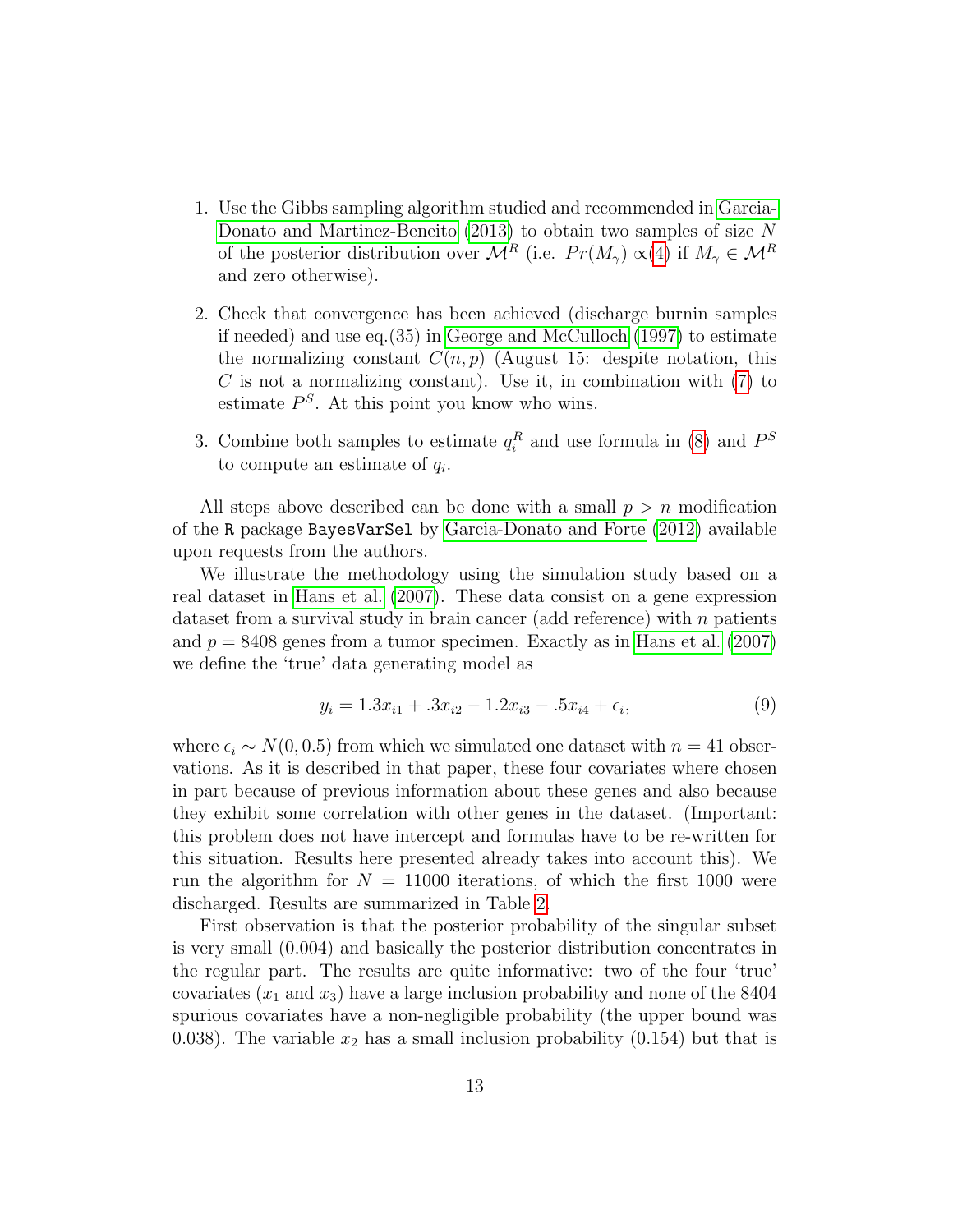| $\mathbf n$ | $P^{S}$                                             | $q_1$ | $q_2$ | $q_3$ | $q_4 \, \bar{q}_{-T} \, q_{-T}^U$ | - HPM                  |  |
|-------------|-----------------------------------------------------|-------|-------|-------|-----------------------------------|------------------------|--|
|             | 41 0.004 0.843 0.154 0.766 0.002 0.002 0.038        |       |       |       |                                   | ${x_1, x_3}$           |  |
|             | 30  0.320  0.300  0.171  0.173  0.160  0.159  0.251 |       |       |       |                                   | ${x_1, x_3}$           |  |
|             | 20  0.830  0.417  0.416  0.415  0.415  0.414  0.419 |       |       |       |                                   | ${x_{4026}, x_{7748}}$ |  |
|             | $10$ 0.995 0.497 0.497 0.497 0.497 0.497 0.497      |       |       |       |                                   | $\{Null, Full\}$       |  |

<span id="page-13-0"></span>Table 2: [Hans et al.](#page-16-9) [\(2007\)](#page-16-9) dataset. Keys:  $q_i$  is the inclusion probability for  $x_i$  (i = 1, 2, 3, 4) and  $\bar{q}_{-T}$ ,  $q_{-T}^U$  are respectively the mean and maximum of the inclusion probabilities for the spurious variables. HPM is the estimated most probable a posteriori model.

| n                          | $p^s$     | $q_1$ | $q_2$ | $q_3$ | $q_4$     | $q_{mean}$ | $q_{-T}^U$ |
|----------------------------|-----------|-------|-------|-------|-----------|------------|------------|
| 41 $(\text{beta}(1,f(p)))$ | $2.91e-6$ | 0.809 | 0.156 | 0.726 | $5.45e-4$ | $3.5e-4$   | 0.028      |
| 41 $(beta(1,99))$          | $2.53e-5$ | 0.805 | 0.151 | 0.725 | 0.001     | $3.6e-4$   | 0.034      |
| 41 $(beta(1,9))$           | 0.003     | 0.784 | 0.153 | 0.704 | 0.000     | $4.3e-4$   | 0.045      |
| 41                         | 0.004     | 0.843 | 0.154 | 0.766 | 0.002     | 0.002      | 0.038      |
| 30                         | 0.320     | 0.300 | 0.171 | 0.173 | 0.160     | 0.159      | 0.251      |
| <b>20</b>                  | 0.830     | 0.417 | 0.416 | 0.415 | 0.415     | 0.414      | 0.419      |
| 10                         | 0.995     | 0.500 | 0.500 | 0.500 | 0.500     | 0.500      | 0.500      |
|                            |           |       |       |       |           |            |            |

#### Table 3:

at least four times any inclusion probability of the spurious covariates. Interestingly, the highest posterior probability model (HPM),  $\{x_1, x_3\}$  also gives extra evidence about the importance of these covariates in the experiment.

Finally, to analyze the impact of n over  $p$ , we repeated the experiment with the first 10, 20 and 30 observations. Results are included also in Table [2.](#page-13-0) There we can clearly seen how the informative content in the data is overwhelmed by a large p when n is small. In the extreme, when  $n = 10$ ,  $P^S$ is 0.995 and the posterior and prior distributions basically coincide. When  $n = 30$  we have  $P^{S} = 0.320$  and the information in the data starts being relevant and what we see there is the parsimony of the Bayesian approach and all the variables have a small inclusion probability. Still the HPM points to the importance of  $\{x_1, x_3\}.$ 

Also, in Figure [1](#page-14-0) we have represented the posterior distribution of the dimension of the true model for the different  $n$ 's. What do we learn?

Although Lasso's and our approach's results are hardly comparable (one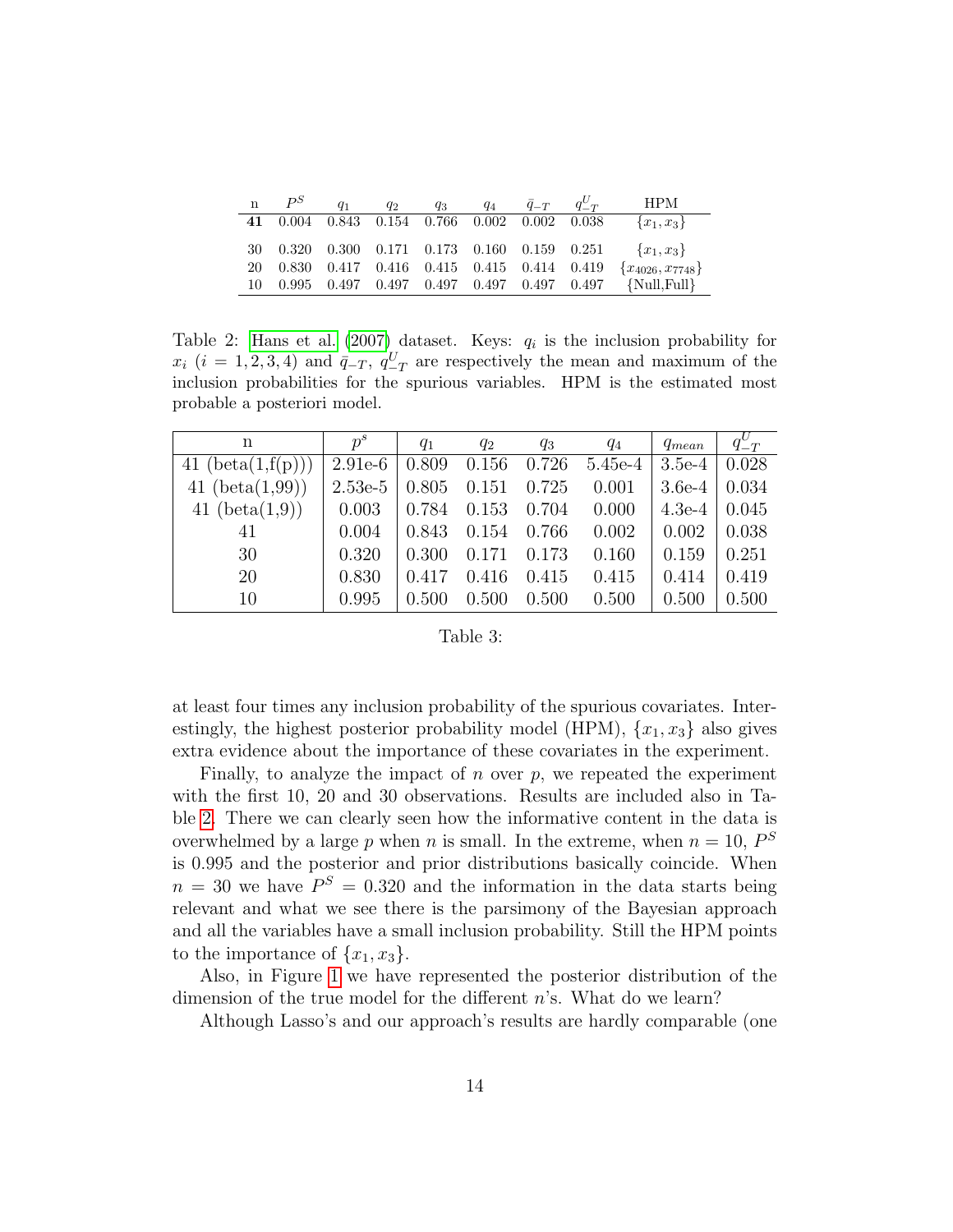

<span id="page-14-0"></span>Figure 1: Posterior probabilities of the dimension of the true model (in the x-axis only represented the first 60 values).

depends on a penalty, the other one summarises its results in terms of posterior probabilities, ...), the popularity of Lasso for variables selection in the  $n \ll p$  setting worths a comparison with our proposal. Namely, we have run Lasso in our data set by using glmnet, the R package by [Friedman et al.](#page-16-10) [\(2010\)](#page-16-10). Figure [2](#page-15-1) shows the Lasso fit for our whole dataset  $(n = 41$  observations). Note that  $x_4$  does not get into the Lasso fit for any value of  $\lambda$ , meanwhile  $x_3$  is included into the model for a few values of log- $\lambda$  around 0 and after being removed it is included again in models with lower values of  $log- $\lambda$  (lower than -1).$ 

The value of  $\lambda$  to be used in Lasso is often chosen by crossvalidation. Namely, two criteria are particularly popular for setting it: the value yielding the minimum cross-validated error (MSE in our case), that we call  $\lambda_{min}$ , and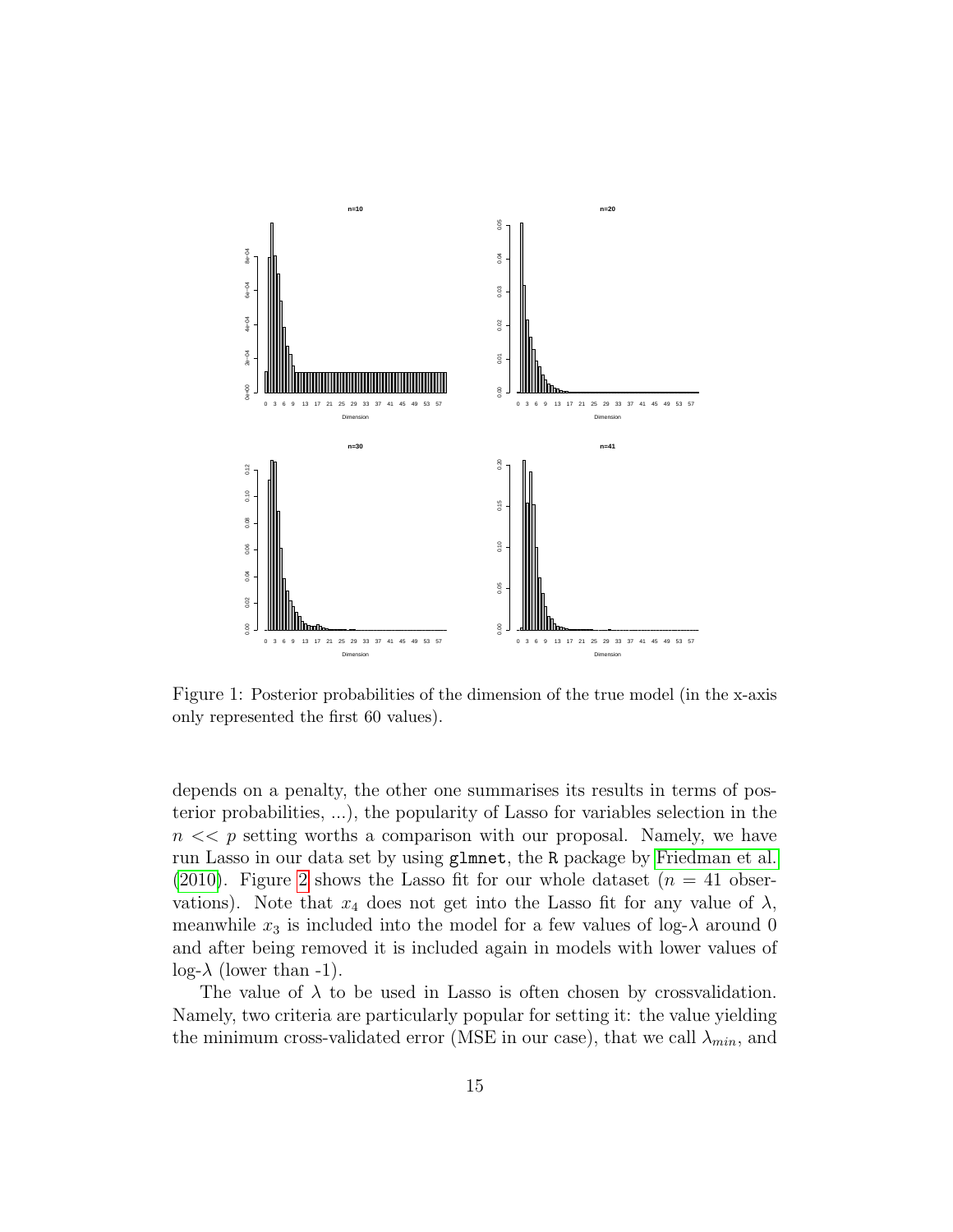

<span id="page-15-1"></span>Figure 2: Lasso applied to the example. as a function of  $(\log_{2})\lambda$  –the penalisation parameter on the l1-norm of the coefficients of the variables included in the model– the estimated values of such coefficients. The upper horizontal axis shows for some values of (log-) $\lambda$  the number of variables included in the model. Black lines correspond to the values of the coefficients for the 'true' explanatory variables  $(x_1)$ to x4) meanwhile gray lines stand for spurious variable included in the model for the different values of  $\lambda$ .

the 'one-standard error rule' i.e. that value of  $\lambda$  yielding the simplest model less than one standard error away of  $\lambda_{min}$ . We call this last criterion  $\lambda_{1se}$ wich is intended to be a parsimonious alternative to  $\lambda_{min}$ . The lower side of Figure [2](#page-15-1) show the estimated values for  $\lambda_{min}$  and  $\lambda_{1se}$ . Since these values are chosen by cross-validation they yield different values for different runs of the cross-validation thus we have plotted for each of them a segment covering the central 80% of the values obtained in 100 different cross-validations and the median value achieved in all those runs.

According to  $\lambda_{min}$   $x_1$ ,  $x_2$  and  $x_3$  are selected plus 17 to 38 spurious variables while  $\lambda_{1se}$  selects models ranging from 1 to 13 variables (the median value of  $\lambda_{1se}$  would select  $\{x_2, x_{3780}, x_{4494}\}$  so the results of the  $\lambda_{1se}$  seem more sensible than those derived from  $\lambda_{1se}$ .

### References

<span id="page-15-0"></span>M. Baragatti and D. Pommeret. A study of variable selection using g-prior distribution with ridge parameter. Computational Statistics and Data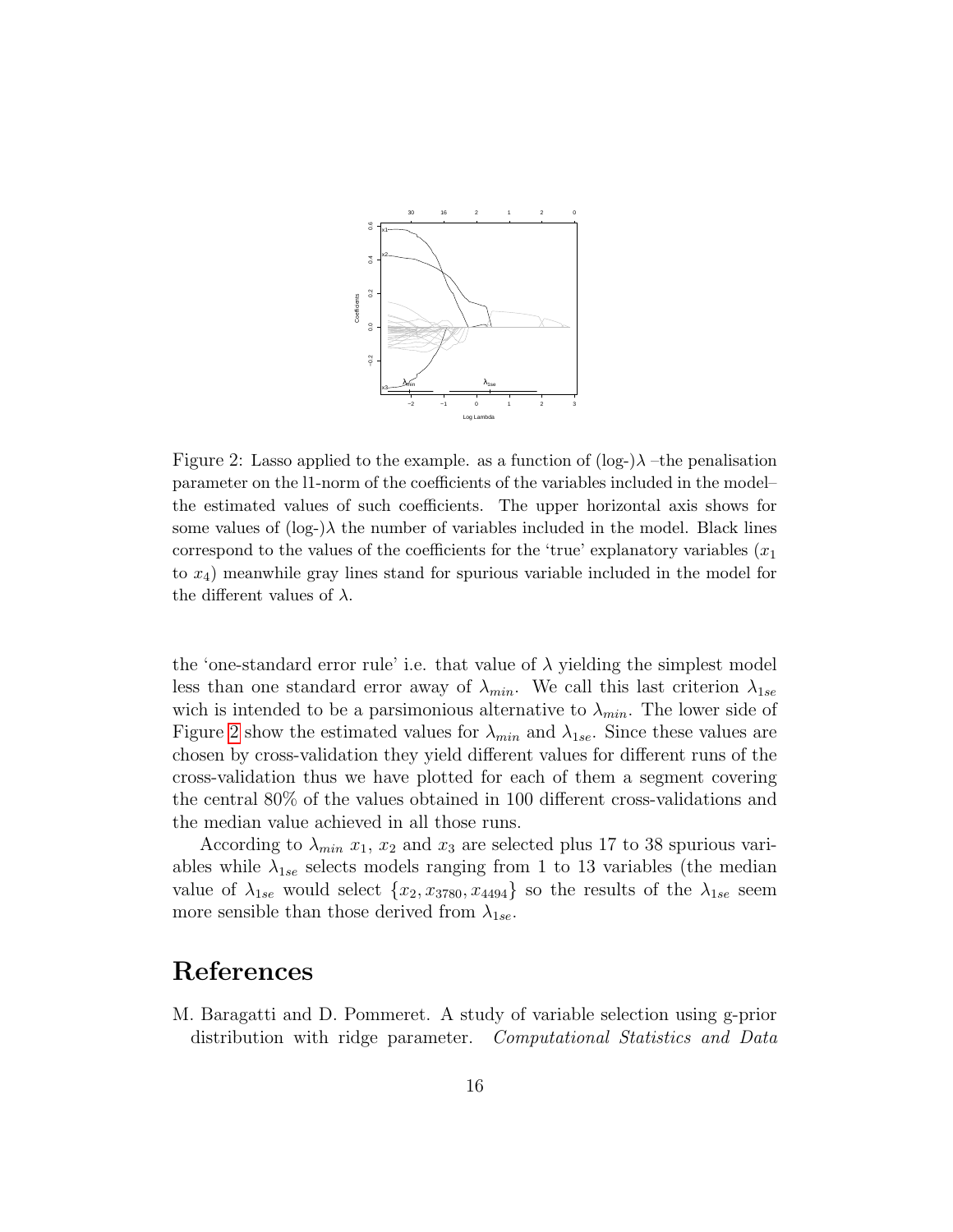Analysis, 56:1920–1934, 2012.

- <span id="page-16-0"></span>Maria J. Bayarri, James O. Berger, Anabel Forte, and Gonzalo García-Donato. Criteria for Bayesian Model Choice with Application to Variable Selection. Annals of Statistics, 40:1550–1577, 2012.
- <span id="page-16-1"></span>James O. Berger and Luis R. Pericchi. Objective Bayesian methods for model selection: Introduction and comparison. Lecture Notes-Monograph Series, 38(3):135–207, 2001.
- <span id="page-16-2"></span>Carmen Fernández, Eduardo Ley, and Mark F. Steel. Benchmark priors for Bayesian model averaging. Journal of Political Economics, 100:381–427, 2001.
- <span id="page-16-10"></span>Jerome H. Friedman, Trevor Hastie, and Rob Tibshirani. Regularization paths for generalized linear models via coordinate descent. Journal of statistical software, 33, 2010.
- <span id="page-16-8"></span>Gonzalo Garcia-Donato and Anabel Forte. BayesVarSel: Bayesian Variable selection in Linear Models. R package version 1.0, 2012.
- <span id="page-16-6"></span>Gonzalo Garcia-Donato and Miguel A. Martinez-Beneito. On Sampling strategies in Bayesian variable selection problems with large model spaces. Journal of the American Statistical Association, 108(501), 2013.
- <span id="page-16-7"></span>Edward I. George and Robert E. McCulloch. Approaches for bayesian variable selection. Statistica Sinica, 7:339–373, 1997.
- <span id="page-16-4"></span>Mayetri Gupta and Joseph G. Ibrahim. Variable selection in regression mixture modeling for the discovery of gene regulatory networks. *Journal of* American Statistical Association, 102:867–880, 2007.
- <span id="page-16-3"></span>Chris Hans. Model uncertainty and variable selection in bayesian lasso regression. Statistics and Computing, 20:221–229, 2010.
- <span id="page-16-9"></span>Chris Hans, Adrian Dobra, and Mike West. Shotgun stochastic search for regression with many candidate predictors. Journal of the American Statistical Association, 102:507–516, 2007.
- <span id="page-16-5"></span>Harold Jeffreys. Theory of Probability. Oxford University Press, 3rd edition, 1961.